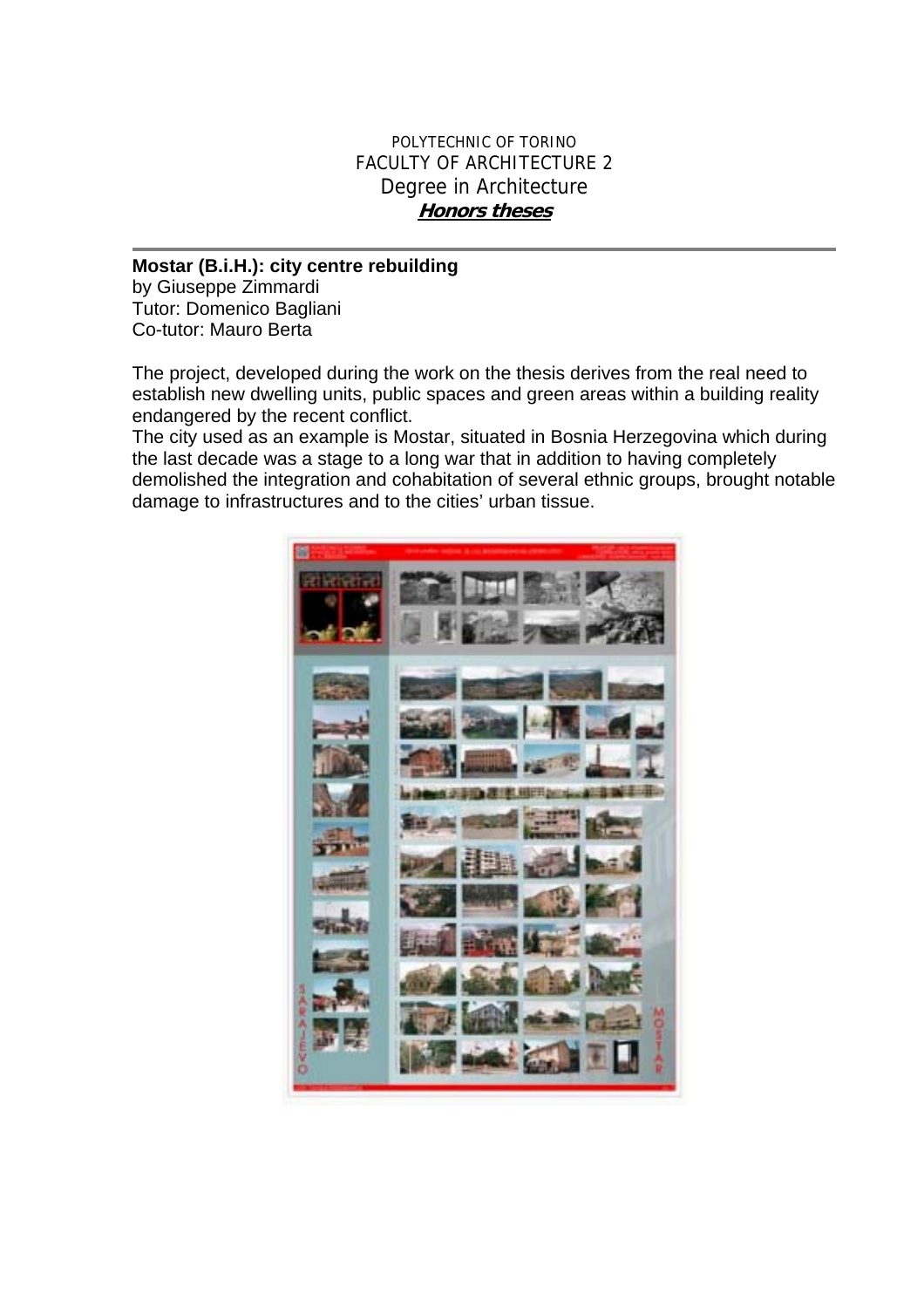This work, realize services and want reintegrate the two people of the city. The new neighbourhood is in the threshold between Muslim and austro-ungarhic, and reunite in an *unicum* with many paths. Buildings are in a rectangular area and axes guide them to establish ancient shape. Near the square are little paths and over we can see big routes around the city.



The project want give identity that place has not. Regularity of the streets became little by little less evident to integrate with BOULEVARD. Between inside and outside traffic regulations are no contacts, because of various entities of them. Traffic regulation are detached. All areas are cross by paths for people on foot: scholastic buildings and spaces outside are joined with many way. Slot for relationship are at the end of these walk or in the middle. Cycle rod born in the park and ends in the park as an ellipse to join the green areas. Meadowland are inside and outside of the intervention. Parking are in the west zone.

News buildings close the entire area in the south; and to give identities at the field needed another closer: a glass cover footbridge who start at the level of the round and goes above at the level of the high square on the BOULEVARD; feature of this footbridge are different connections to the buildings, and areas by entering them.